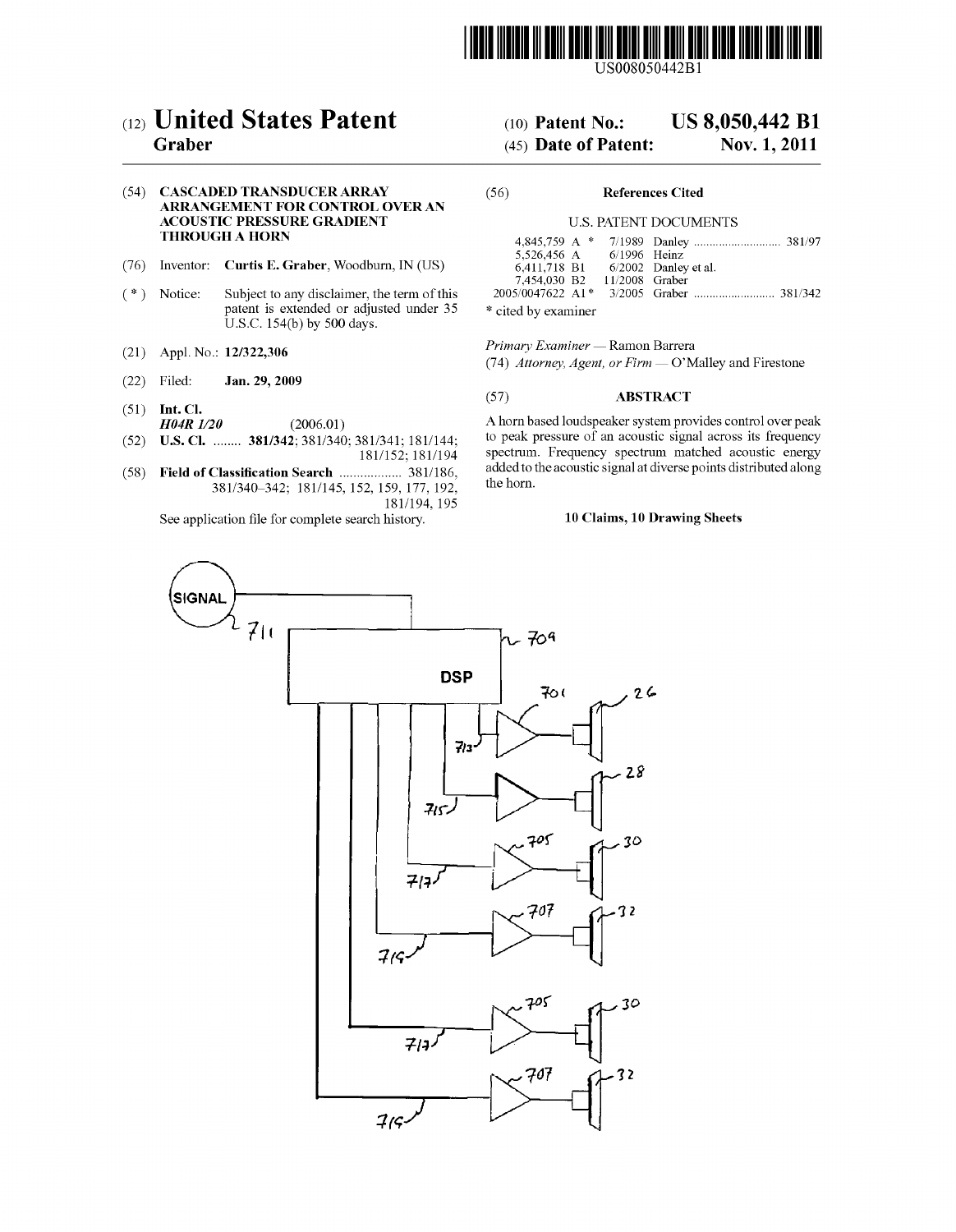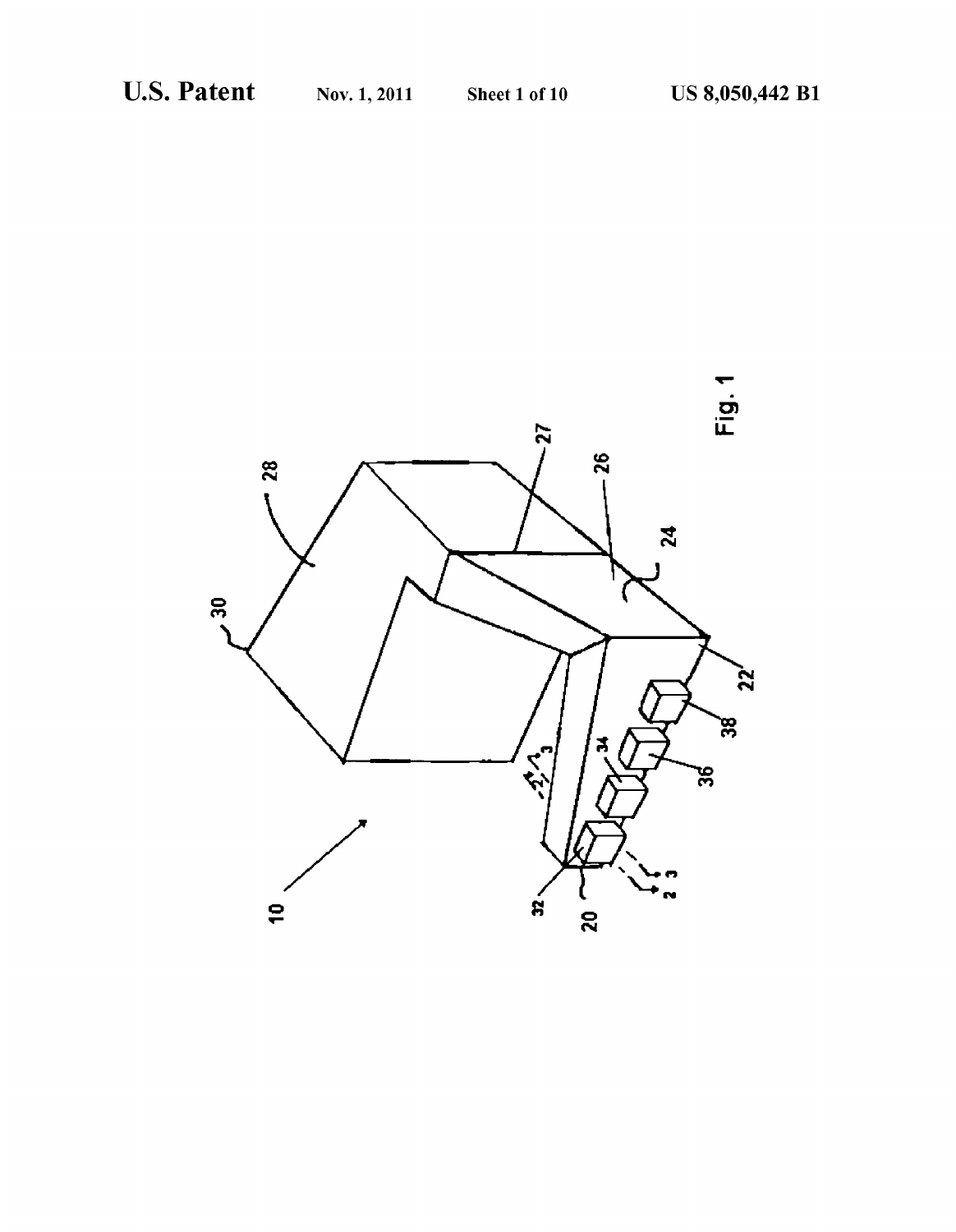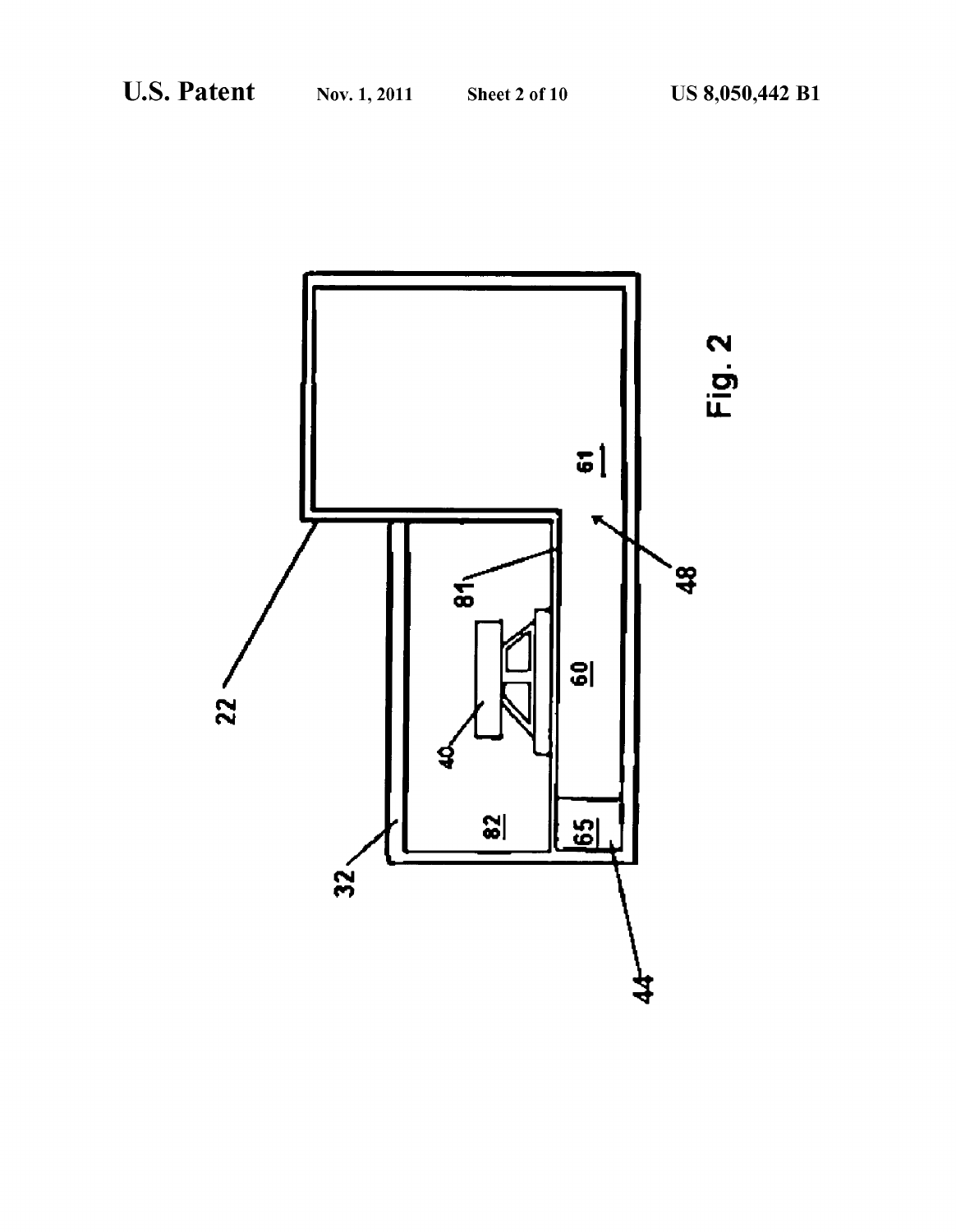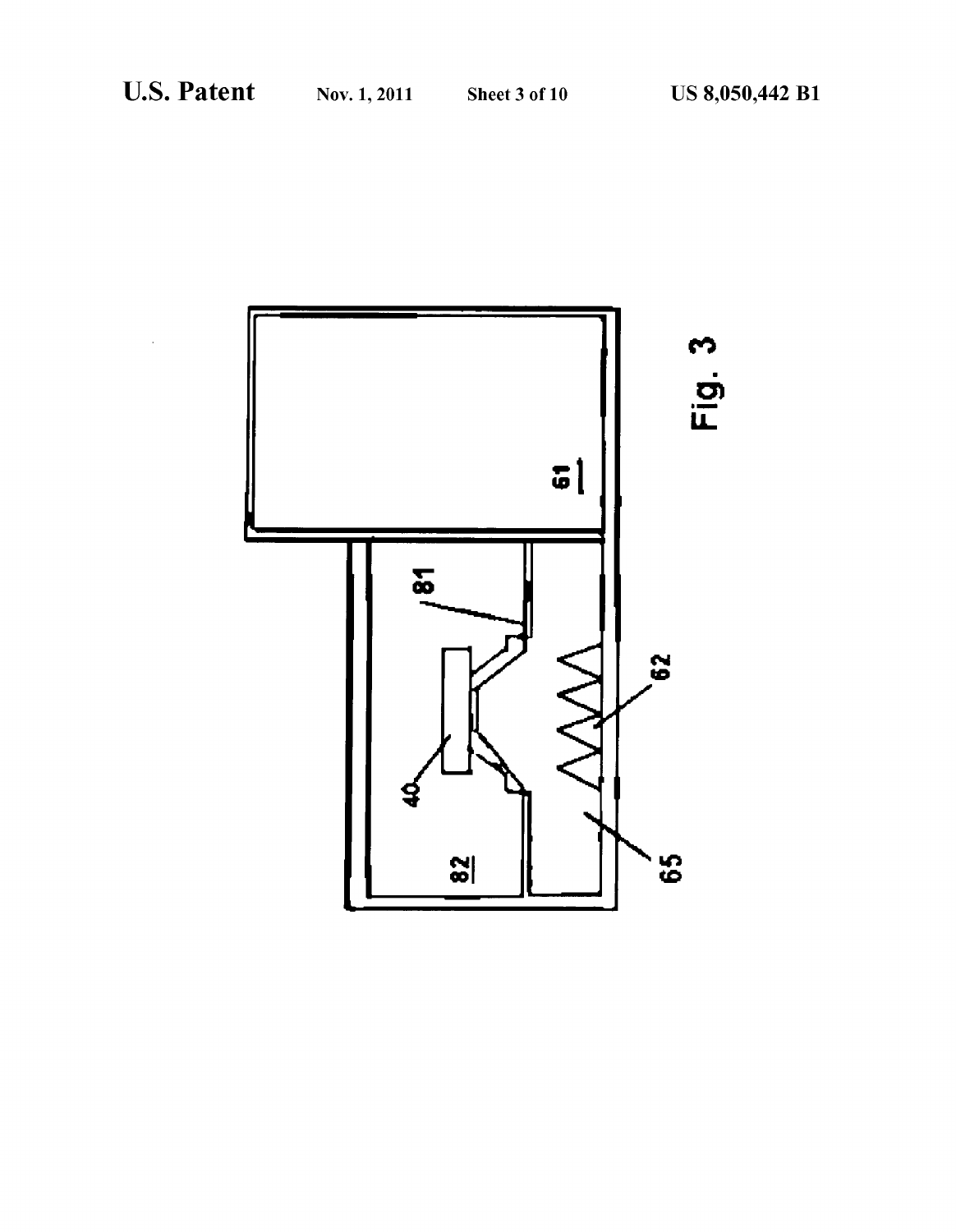

FIG. 4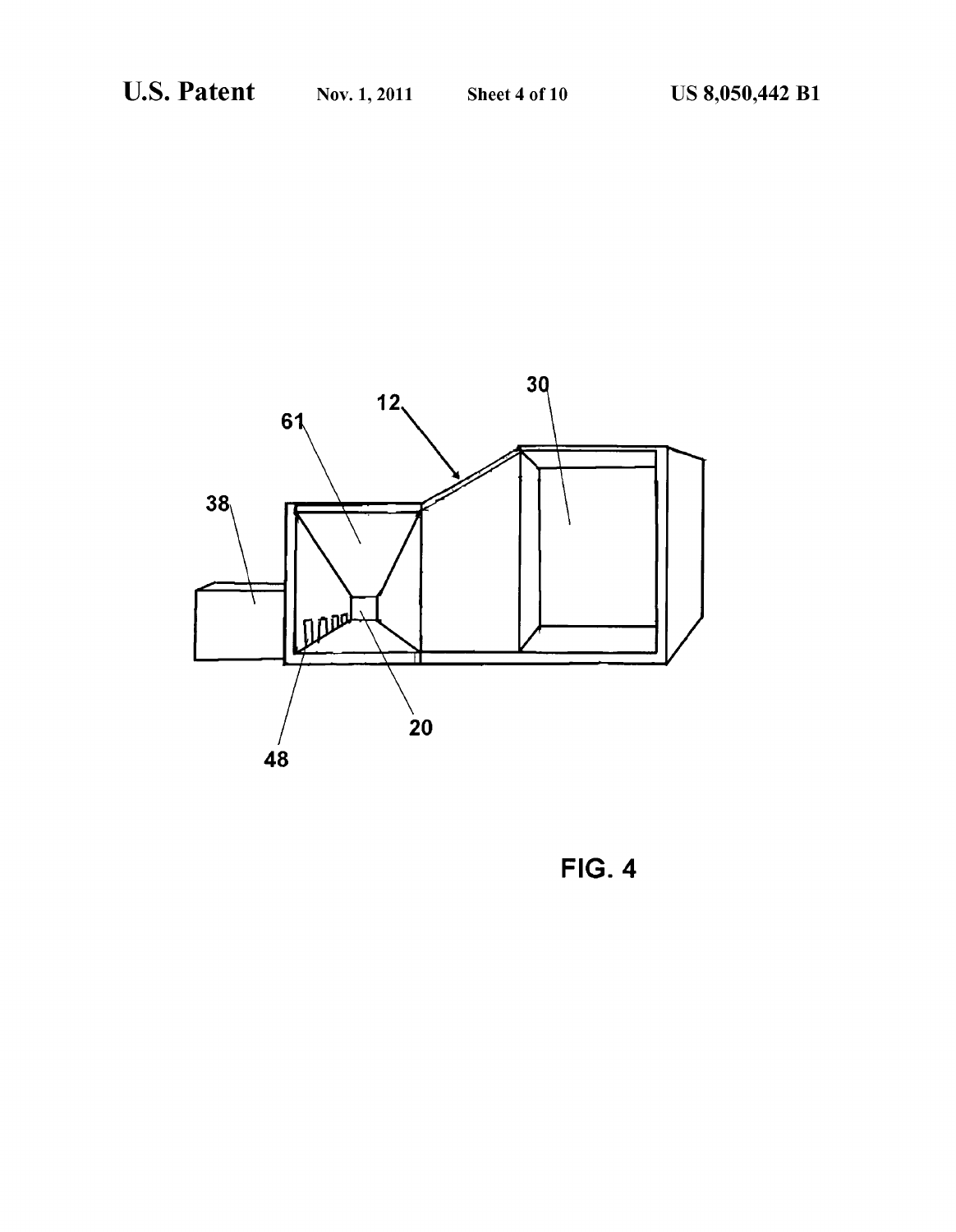Fig. 5

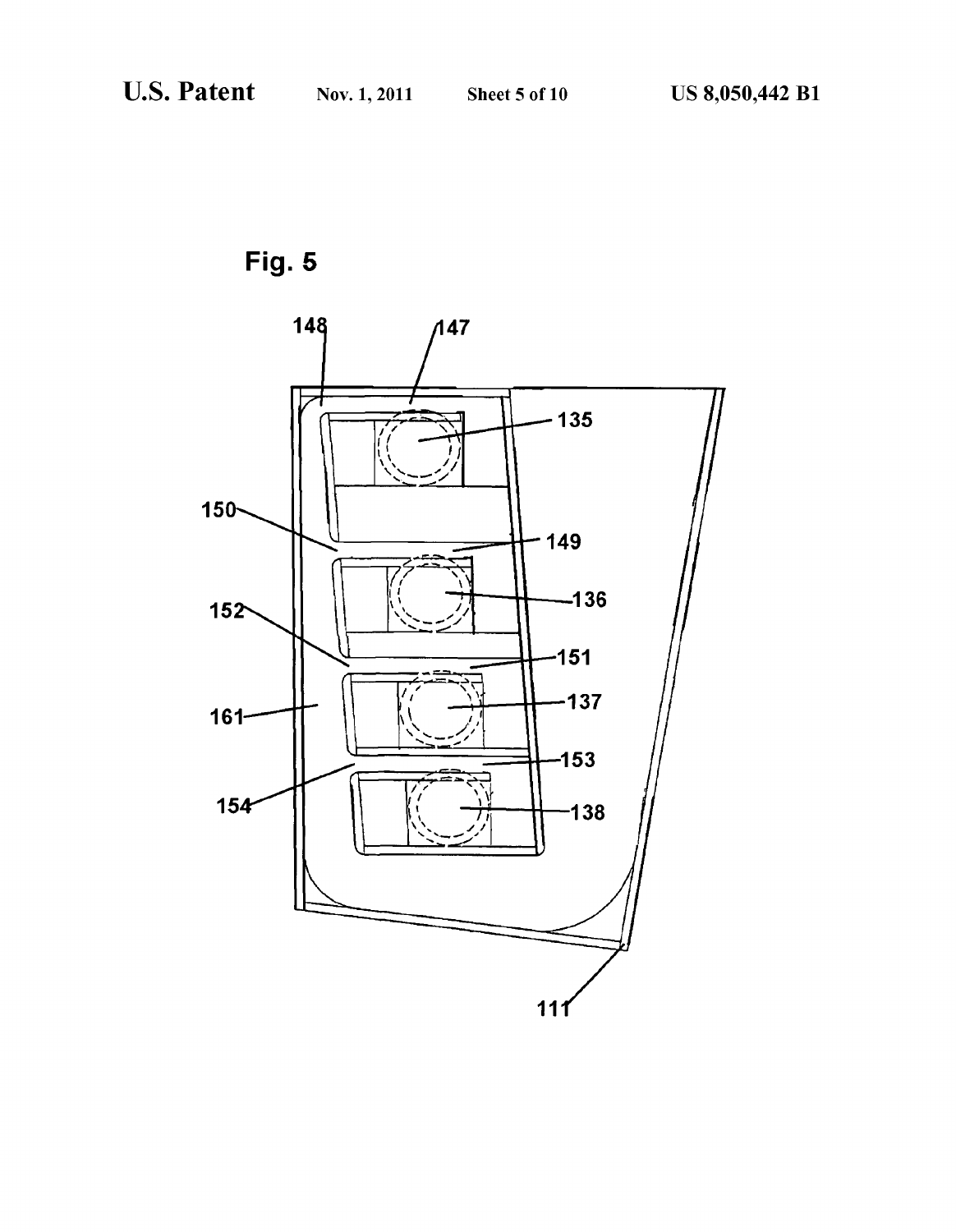

Fig. 6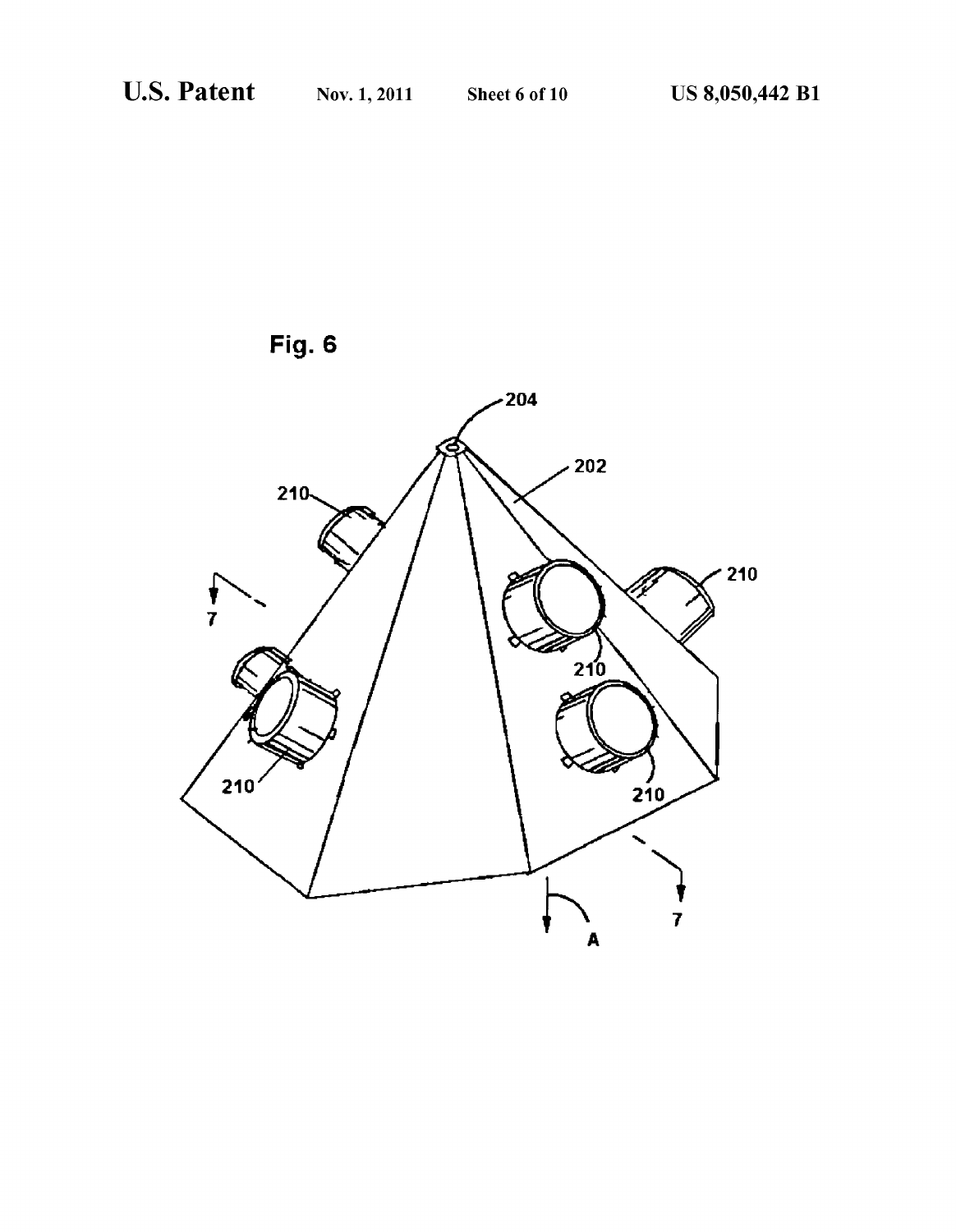

Fig. 7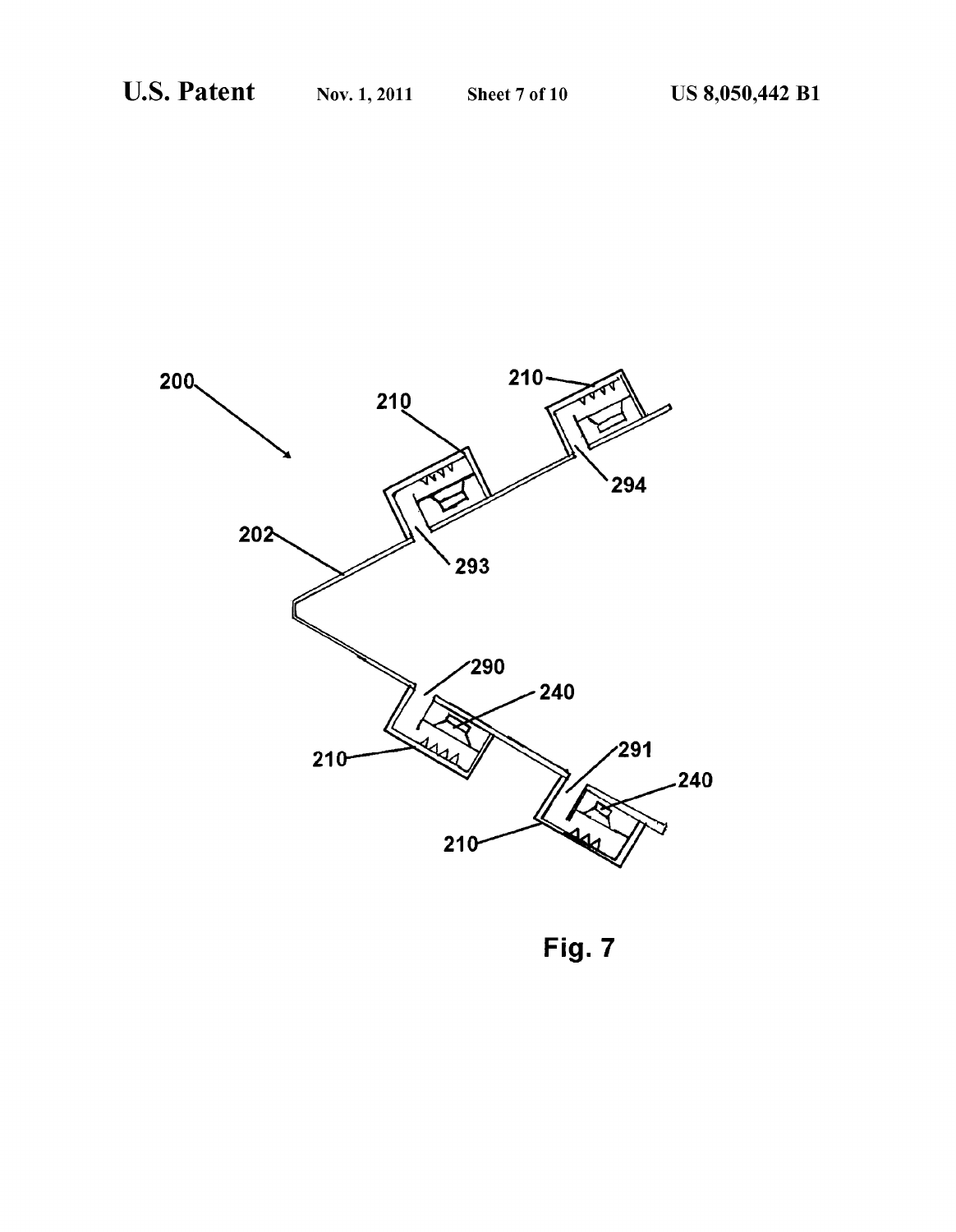

Fig. 8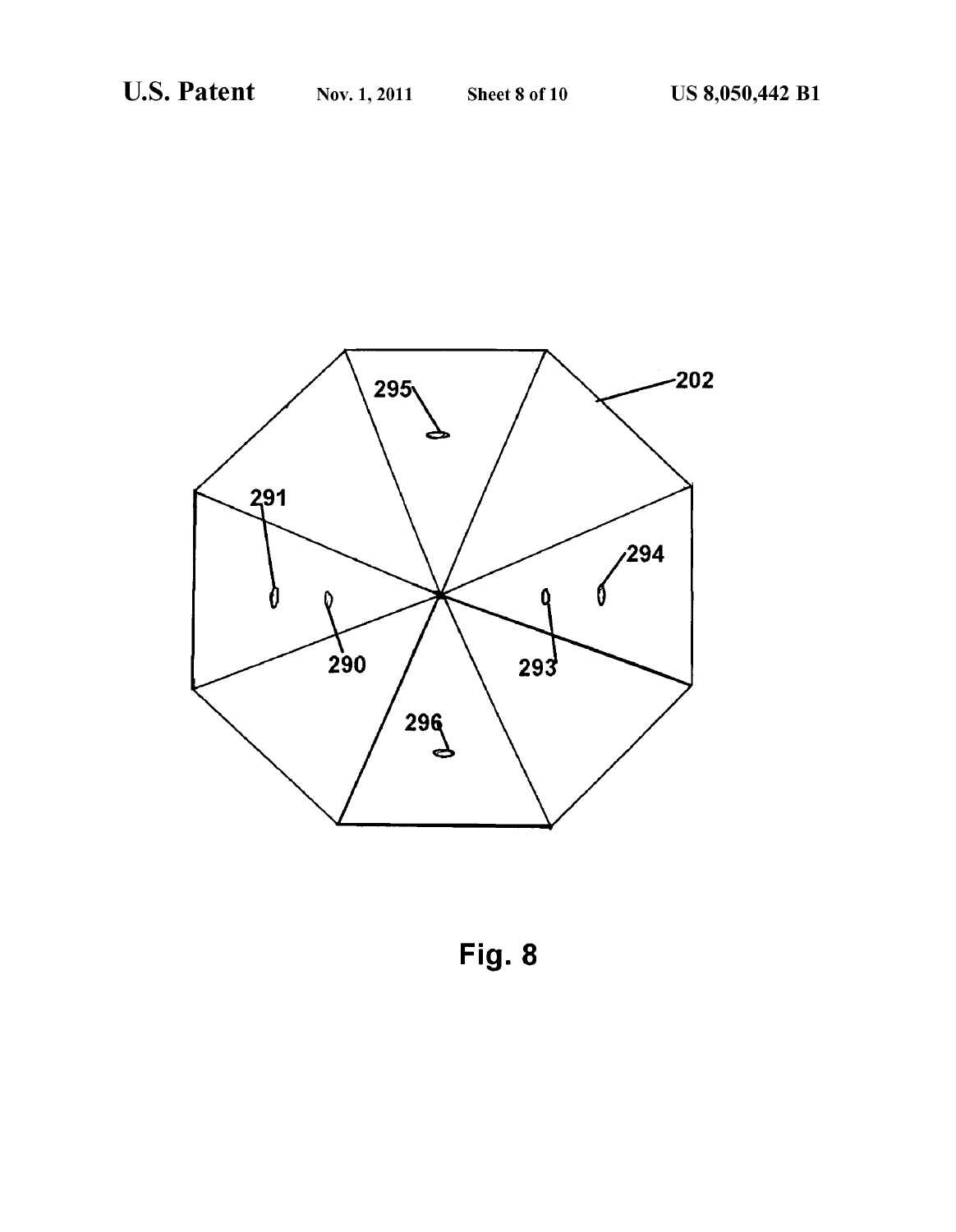$\sigma$  $\overline{c}$ |-

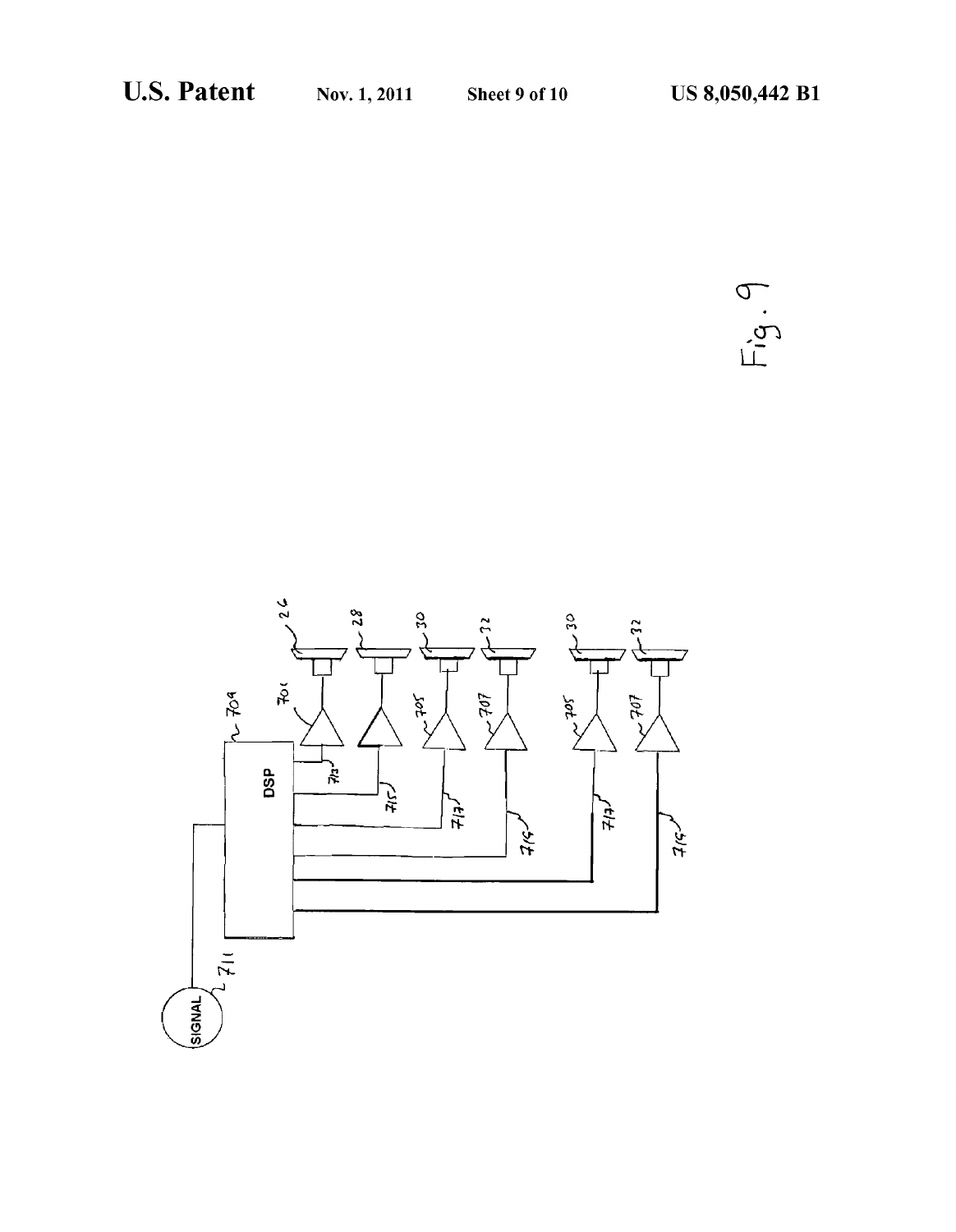## UNIFORM FREQ. SPECTRUM AUDIO SOURCE



Fig. 10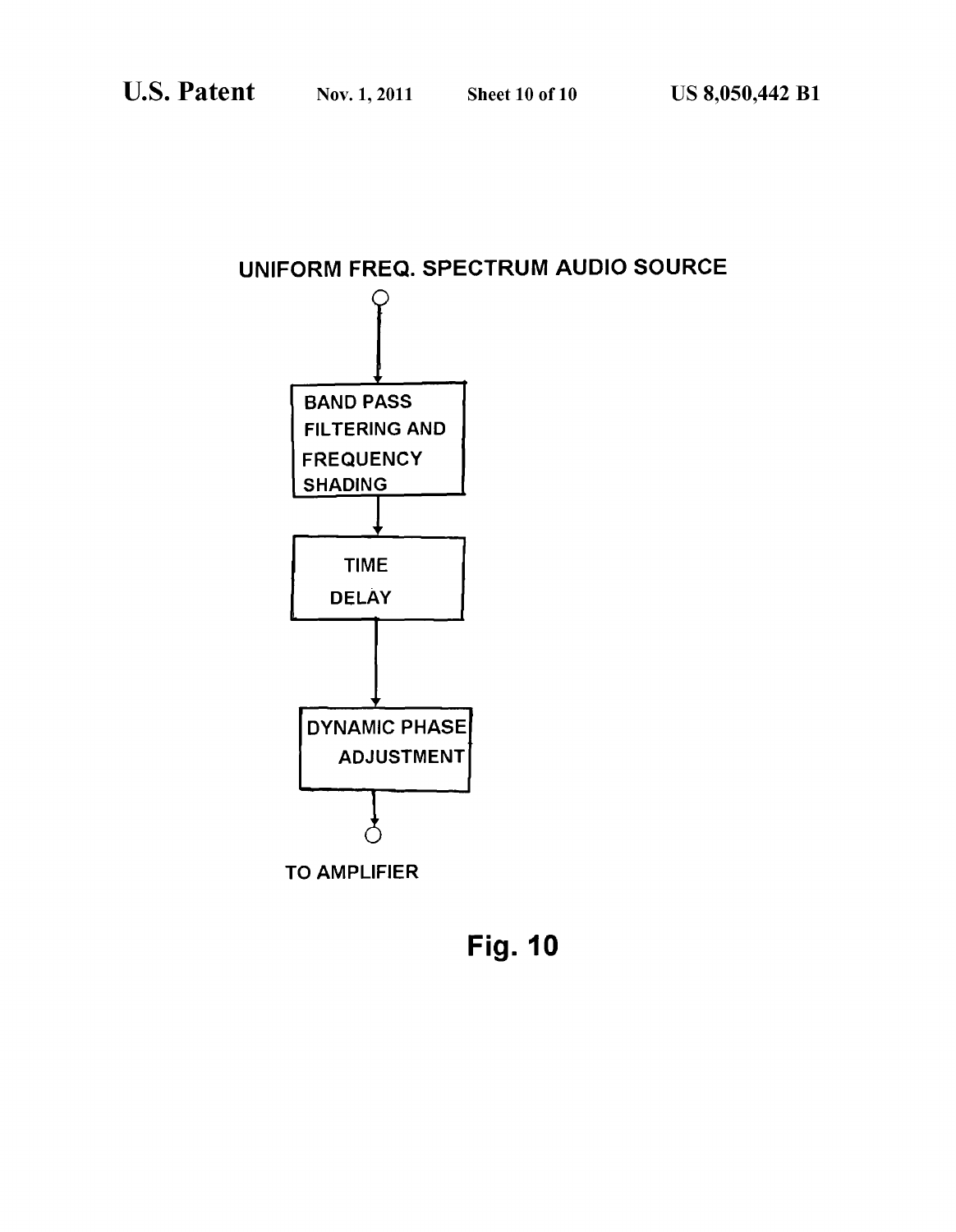$\overline{\mathbf{S}}$ 

15

#### CASCADED TRANSDUCER ARRAY ARRANGEMENT FOR CONTROL OVER AN **ACOUSTIC PRESSURE GRADIENT** THROUGH A HORN

#### BACKGROUND OF THE INVENTION

#### 1. Technical Field

The invention relates to an electro-acoustical device and, more particularly, to a horn loudspeaker particularly suited for reproducing low frequency audible sound at high output levels.

2. Description of the Problem

The reproduction of sound in a compressible medium, such as air, particularly at high intensity levels, poses a number of challenges. One problem is the low efficiency exhibited by compression drivers in transferring energy to air. Conceptu ally this lack of efficiency is modeled as an impedance prob lem. Air exhibits an impedance which is low and highly non-resistive in character. The problem of the impedance mismatch has been addressed by use of structures to increase the resistive component of the impedance seen by a compres sion driver transducer for a given volume of air. A baffle Supporting a line array of compression drivers is one Such 25 structure. An alternative structure is the horn. A horn is, in effect, an acoustic transformer, and provides an output performance equivalence to a driving unit having a large area diaphragm using a transducer with a relatively small area diaphragm while minimizing cone? diaphragm resonance 30 issues that exist with direct radiator devices. The horn renders radiation impedance seen at the diaphragm increasingly resis tive for a given volume velocity of air with the result that increasing power is radiated at a given input power. A horn achieves these results by restricting movement of the air, in 35 other words, movement of the compression driver produces greater local pressure changes than would otherwise occur.

Increasing the acoustic power output from most horn designs has required increasing diaphragm piston travel in order to achieve the required volume velocity of air. Piston 40 travel has been an important limiting factor relating to the amount of power that could be delivered to the horn. This had been seen as limiting the energy that could be introduced to a horn in a given frequency range.

In U.S. patent application Ser. No.  $10/649,040, \text{m}$ ed 2/45 Aug. 2003, now issued as U.S. Pat. No. 7,454,030, which is expressly incorporated herein by reference, the present inven tor proposed a horn incorporating a plurality of transducers operating in the same frequency range. The transducers were ported to the horn with the ports being distributed along a 50 portion of the propagation axis of the horn. The same drive signal, differentiated only by a phase delay, is supplied each transducer. This allowed the Sound wave propagating along the horn to be reinforced in a cascade. By folding the horn, a high Volume, low frequency, Sound-source was built into a 55 relatively small, energy efficient, package. This package was portable enough to be moved and suitable for open air use resulted from this arrangement. The problem of limited piston travel was addressed in part by dividing the work among a plurality of transducers and adding energy progressively, that 60 is, in a cascade fashion lengthwise along a section of the horn. However, the patent gave no particular guidance relating to spacing between ports from transducer pre-load chambers into the horn or to calibrating the intensity of the output from each transducer. It was sufficient that operation of the transducers produce an output which matched the phase of the wave as it propagated past each port and, implicitly, operated 65

at their power limits without incurring excessive distortion effects in order to maximize the power transferred to the acoustic output.

10 U.S. patent application Ser. No. 1 1/362,933, filed 27 Feb. 2006, and now issued as U.S. Pat. No. 7,760,899, is also expressly incorporated herein by reference. In the '933 application the present inventor proposed a modification to the between output ports was progressively increased along a horn. This arrangement improved Q (directivity).

Other horn designs are known which position transducers at locations spaced from the throat or apex of the horn includ ing horns in which transducers are differentially spaced from a horn "apex' toward the mouth. Such horns have been referred to variously as "multiple entry" horns, coentrant<br>horns and "unity summation aperture" horns. These horns position compression drivers at stepped distances from a horn frequency range are grouped at a particular spacing from the apex with the highest frequency device(s) being located at the apex and devices suited for lower bandwidths located progressively closer to the horn mouth. U.S. Pat. No. 6,411,718 to Danley etal. exemplifies such devices, showing application to a conical, or more particularly, a pyramid shaped horn.

#### SUMMARY

A loudspeaker system incorporating a horn provides con trol over peak to peak pressure of an acoustic wave of a particular frequency spectrum as it propagates through the horn so that it varies from would be obtained from the char acteristic flare of the horn. Typically, peak to peak pressure of the acoustic signal is maintained at, or more typically peri odically restored, to an initial value.

In order to adjust peak to peak pressure of an acoustic signal while maintaining its initial frequency spectrum as it propagates through a horn there are provided ports with out lets into the horn staged along a portion the horn which is effective for enhancing the effective impedance seen at the frequency spectrum of the signal. Acoustic energy matching the frequency spectrum of the acoustic signal may be added to the acoustic signal (alternatively, acoustic energy may be cancelled from the acoustic signal inserting energy 180 degrees out of phase) at each successive port. A constant pressure solution is just one possibility.

The particular arrangement of the outlets from ports at successive stages along the horn depends on the flare of the horn. Typically the system transducers are compression driv ers coupled to the horn by pre-load chambers and ports. The system is simplified by making all of the transducers intended for use over a particular frequency range identical to one another. For horns having an initially rapidly increasing cross sectional area, such as conic horns, and because transducer travel issues remain present, an increasing number of trans ducers will be provided at each stage. For a horn having an initially slowly increasing cross sectional area the early stage transducers can be operated below their travel limit for the early stages and the number of transducers, and ports into the horn, need not increase with each stage.

Where the relative ratio of the power to be applied to the compression drivers fixes the area of the ports on the interior surface of the horn can be fixed in ratio to the cross sectional area of the horn locally, or to the power ratio.

Additional effects, features and advantages will be appar ent in the written description that follows.

#### BRIEF DESCRIPTION OF THE DRAWINGS

The novel features believed characteristic of the invention are set forth in the appended claims. The invention itself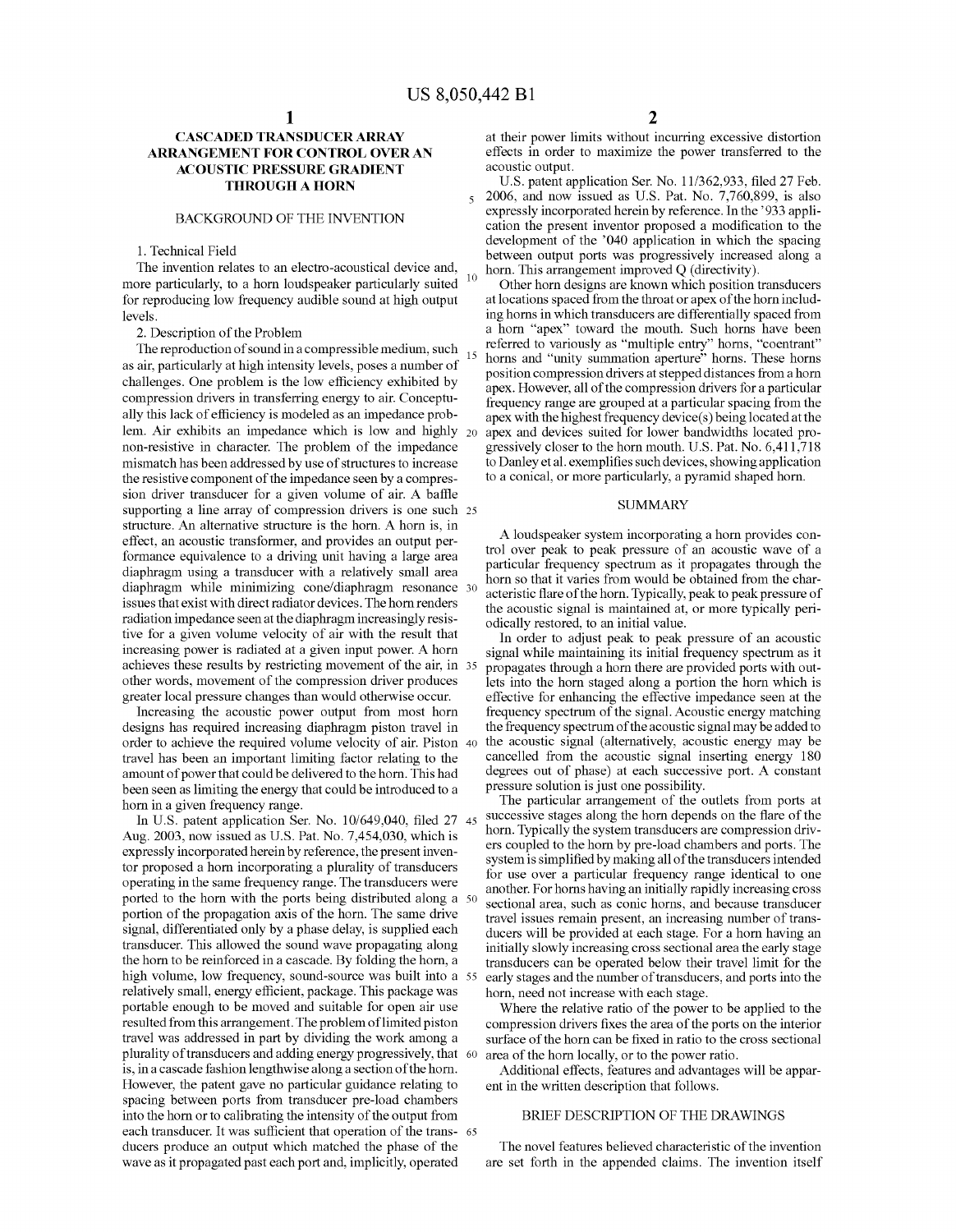25

however, as well as a preferred mode of use, further objects and advantages thereof, will best be understood by reference to the following detailed description of an illustrative embodiment when read in conjunction with the accompany-<br>ing drawings, wherein:

FIG. 1 is a perspective view of a folded horn incorporating the transducer and port arrangement of the present invention.

FIG. 2 is a cross sectional view of a driver sub-assembly from FIG. 1 taken along section lines 2-2.

FIG. 3 is a cross sectional view of a driver sub-assembly 10 from FIG. 1 taken along section lines 3-3.

FIG. 4 is a cut away view of the folded horn of FIG. 1.

FIG. 5 is a cross section of a folded horn incorporating an alternative driver sub-assembly arrangement.

FIG. 6 is a perspective view of a loudspeaker system 15 according to an alternative embodiment of the invention.

FIG. 7 is a cross-sectional view of the loudspeaker system of FIG. 6, taken along section lines 6-6.

FIG. **8** is an end view looking into the mouth of the horn of  $\frac{1}{20}$ the loudspeaker of FIG. 6.

FIG. 9 is a block diagram of a control circuit for a loud speaker system built in accordance with the teachings of the invention.

FIG.10 is a flow chart illustrating control overdrive signals used to excite a loudspeaker.

#### DETAILED DESCRIPTION

An acoustic horn is a tube whose cross-sectional area expands from one end to the other. In a conventional horn 30 applied to sound propagation, the narrower end of the horn is termed the throat and provides the location for mounting of the transducer to radiate into the horn. The opposite, larger cross-sectional area end of the horn is termed the mouth. In the present application transducers are distributed along a 35 discrete portion of the length of the horn termed the "sum ming throat' with the narrow end of the horn being termed as the horn's "apex'.

Horns are categorized by their longitudinal section type. I he most common categories of horn described in the art are 40 exponential, parabolic, conical and hyperbolic. The conical type exhibits a constant flare, the hyperbolic and exponential have increasing flares and the parabolic a decreasing flare with increasing distance from the throat or apex. A number of criteria affect the choice of horn type for a given application. 45 For example, in lower frequency or bass ranges, a hyperbolic horn gives superior loading conditions. However, non-linear distortion is increased in such horns due to the physical length of suchhorns, which is dictated by their relatively slow initial increase in cross-sectional area. A conical horn minimizes 50 non-linear distortion due the shorter overall lengths possible in such horns but is less effective as an impedance enhancing device. Hyperbolic horns have often been viewed as a good compromise between conical and exponential flares for such applications. 55

Because the flare constant and longitudinal section (or flare type) of a horn determines the rate of increase in cross sec tional area of the horn, the rate of increase in cross sectional area determines the rate of decrease in peak to peak pressure of a sound wave propagating through the horn. In other words, 60 the pressure gradient is inverse to flare constant and deter mined by the flare type, disregarding parasitic losses such as friction. Horn diameter relative to wavelength of the sound determines the effectiveness of the horn as an impedance determines the effectiveness of the horn as an impedance matching device, with transformer gains declining as the 65 wavelength of the radiated sound approaches the diameter of the horn locally.

4

Referring now to the figures, several embodiments applied to conic horns of differing flare constants are illustrated. FIG. 1 illustrates a loudspeaker system 10 according to one Such embodiment. Loudspeaker system 10 incorporates a folded horn 12 having an apex 20 and mouth 30. Between the apex 20 and the mouth 30 the horn may be conceptualized as includ ing two sub-sections 24 and 28 divided by an indeterminately located boundary 26. Sub-section 24 may be termed the trans former section, that is the region of the horn which is effective at transforming the impedance seen by the transducers of driver sub-assemblies 32, 34, 36 and 38. Sub-section 24 extends from the apex 20 to the movable boundary 26 located between the last driver sub-assembly 38 and a waveguide extension section 28. Transformer section 24 is characterized over its entire length by a longitudinal section type, here a conic, which terminates at crease 27.

Waveguide extension section 28 is generally increasing in area over its length, but need not track the characteristic section type of the transformer section 24. The location of the border 26 to the transformer section 24 will be indeterminate because its location depends frequency spectrum of the acoustic signal in the horn. It may be desirable that the fre quency spectrum of the sound generated by loudspeaker 10 be chosen so that the boundary 26 does not move past crease 27. Driver sub-assemblies 32, 34, 36 and 38 are disposed along a leg 22 of the folded horn which lies well within in likely range of the transformer section 24. For highest efficiency it is desirable that ports from the driver sub-assemblies into the horn 12 feed into the transformer section 24. It is possible that some ports may be located past boundary 27 over some operating frequencies, whereupon it might be desirable, from an efficiency point of view, to disable the transducers associated with those ports. As long as the location of boundary 27 can be determined for a given frequency set (in other words the shortest significant wavelength of the sound propagating through the horn and the diameter of the horn at each port are known) this should be readily predictable. The driver sub assemblies 32,34.36 and 38 are generally located close to the ports into the horn 12 to mitigate friction losses among other things, but this is not necessarily required.

FIGS. 2 and 3 are cross sectional views of a representative driver sub-assembly 32. FIG. 2 is taken along a port 60 con necting a pre-load chamber 65 to an internal segment 61 of transformer section 24. FIG. 3 is taken through the pre-load chamber 65 which is directly exposed to driver 40. Port 60 connects pre-load chamber 65 through an aperture 44 to a tap 48 on an interior face of a wall defining one interior side of transformer section 61 of horn 12. Driver/transducer 40 is mounted in a baffle 81 separating a high pressure back cham ber 82 from the preload chamber 65. One face of the pre-load chamber 65 is partially covered with an absorbent pad 62 facing the transducer 40 to dampen resonance.

FIG. 4 illustrates an end on, cut-away view of horn 12 showing a progression of taps 48 from driver sub-assemblies, including sub-assembly 38, into interior transformer section 61. The interior apex 20 of horn 12 lies at the deepest recess of the interior transformer section 61. Mouth 30 is also shown. Here the taps 48 are at equally spaced stages progress ing outwardly along the horn 11 from the apex 20.

FIG. 5 illustrates a reconfigured horn 111 which changes the spacing between taps 148, 150, 152 and 154 in order to simplify the operation of the system for restoring peak to peak pressure at each Successive stage. Horn 111 incorporates four transducer/drivers 135,136, 137 and 138, which are acousti cally coupled by ports 147, 149, 151 and 153 to the trans former section 161 of horn 111. Transformer section 161 is conical, which means the cross sectional area of the horn